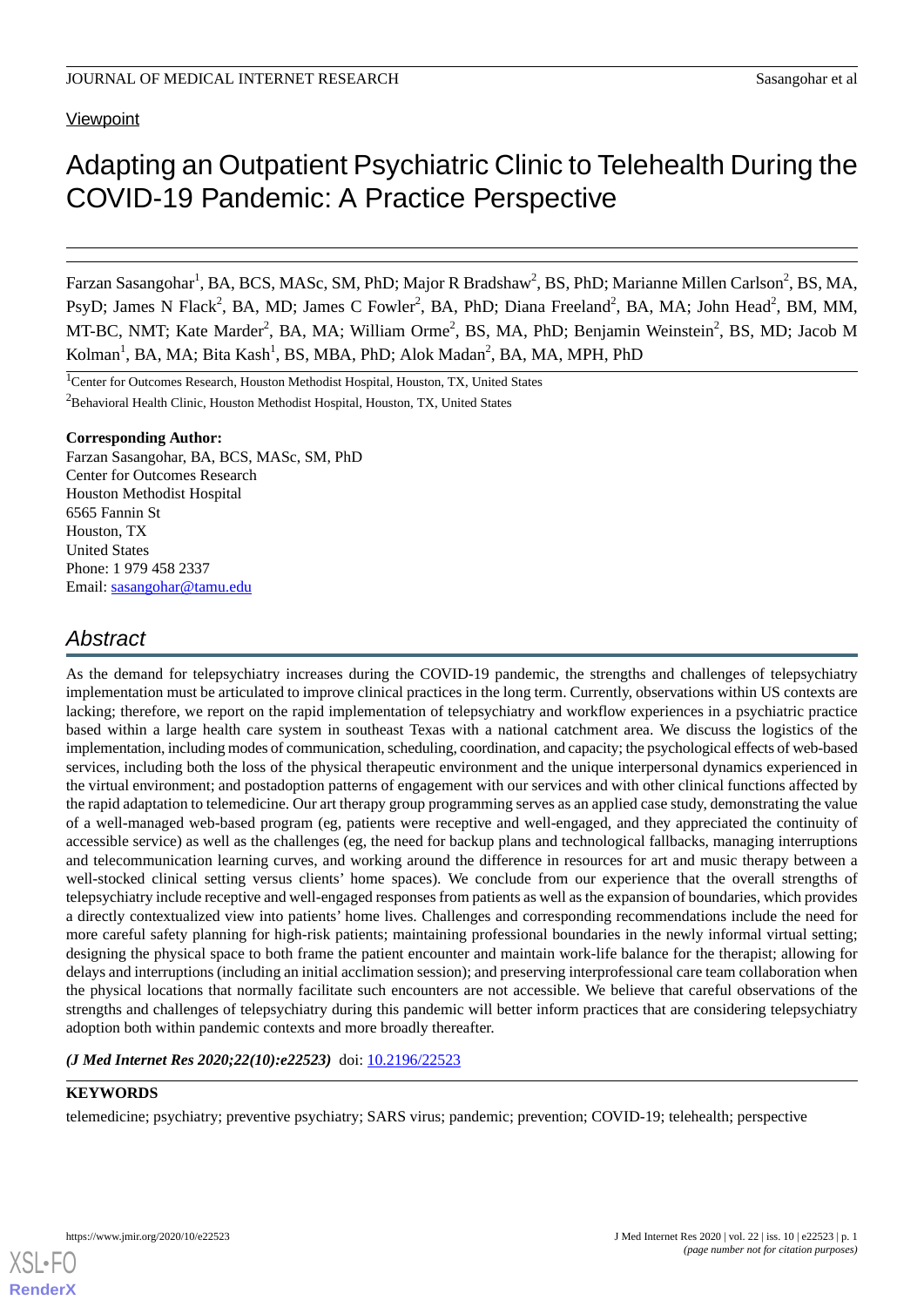# *Introduction*

The spread of COVID-19 and wide-scale self-quarantine and shelter-in-place orders have led many nonemergency practices to adopt telehealth solutions to continue serving their patients [[1\]](#page-6-0), and psychiatry is no exception. While some cases will still warrant inpatient psychiatric admissions, including coordinated care for psychiatric inpatients who test positive for COVID-19 [[2\]](#page-6-1), telepsychiatry is a viable option for handling outpatient scenarios. Best practices are already in place [[3\]](#page-6-2), and there is a supportive evidence base for telepsychiatry [\[4](#page-6-3)-[6\]](#page-6-4), particularly for web-based therapy for depression [[7\]](#page-6-5) and posttraumatic stress disorder [[8\]](#page-6-6). However, the forced adoption of and mass transition to telehealth during the COVID-19 pandemic has resulted in significant challenges for the implementation of telehealth for psychiatric services [\[9](#page-6-7)[,10](#page-6-8)]. While guidelines exist for postpandemic telepsychiatry  $[11,12]$  $[11,12]$  $[11,12]$  $[11,12]$ , given the unique characteristics of this COVID-19 pandemic, lessons learned from these transitions as well as implementation-specific guidelines would be highly applicable to other practices. To date, clinical implementations and lessons learned (and with largely positive results) have been reported largely from settings outside the United States, such as China [\[13](#page-6-11),[14](#page-6-12)], Europe [\[15](#page-6-13)[-23\]](#page-7-0), Turkey [[24\]](#page-7-1), and Australia [\[10](#page-6-8),[25](#page-7-2)[-28](#page-7-3)], with only some US coverage (notably  $[9]$  $[9]$ ,  $[29]$  $[29]$ , and  $[30]$  $[30]$ ). In this paper, we document our experience with telehealth adoption at a psychiatry practice embedded in a large health system in the United States and summarize several important successful improvisations and challenges to support broader and more diverse adoption efforts.

Established in January 2018, the psychiatric outpatient clinic at Houston Methodist Hospital offers programs of care to address gaps in the current mental health treatment continuum. The therapeutic outpatient assessment services span approximately 10 business days (2 to 4 hours per day) and are tailored to patients with complex and persistent psychiatric conditions, including depression, anxiety-related disorders, trauma, psychosis, interpersonal dysfunction, chronic pain, sleep disorders, emotional regulation problems, and suicidality. The team-based, multidisciplinary assessment is designed to optimize insight, produce maximal diagnostic clarity, and create a roadmap for future treatment.

The clinic offers access to mental health care through a >5-week Functional Rehabilitation Program that includes morning group therapy sessions and individual sessions in the afternoon. The program proceeds on an outpatient basis, enabling patients to complete treatment while remaining engaged with their lives. The approach to treating patients incorporates an understanding of broader contexts, such as medical comorbidities and social determinants of health. The clinic also offers services to meet the varied and dynamic needs of our patients, including an intensive outpatient program, a modified functional rehabilitation program, individual psychotherapy, couples counseling, psychotropic medication management, and art and music therapies.

In some ways, our clinic had a "head start" on the COVID-19 pandemic compared to most other clinics, as it was already transitioning to digital platforms before the pandemic [\[31](#page-7-6)]. The system-wide support for innovative technologies in our health system had resulted in early adoption of and significant investments in telehealth, including secure and integrated technology to facilitate virtual visits embedded within our electronic health record (EHR), a virtual intensive care unit [[32\]](#page-7-7), and adoption of telemedicine postoperative follow-up [\[33](#page-7-8)]. We had already vested and integrated a platform called CareSense (MedTrak, Inc) for previsit and postvisit care coordination and patient-reported outcomes (see [[31](#page-7-6)] and Fowler et al, forthcoming). Hence, frequently cited sources of provider hesitation to adopt telemedicine, including workflow integration and infrastructure-related logistics [\[4](#page-6-3),[34-](#page-7-9)[37](#page-7-10)], did not apply to our practice or to our overall culture. However, the COVID-19 pandemic still necessitated rapid adoption of changes to go live before full testing.

# *Implementation and Experiences*

On March 18, 2020, our outpatient clinic transitioned to a 100% telehealth platform, and it is continuing with this approach as of this writing. Our complete transition and continued use of telehealth technologies contrasts with many other outpatient practices, where clinics have followed suit with local businesses and have opened to provide at least some in-person treatment. We chose a more conservative approach to the ongoing use of telehealth technologies for many reasons. Hospital-wide policies require face masks and six feet of social distancing for all outpatient visits for both patients and providers. These safety requirements reduce the risk of COVID-19 transmission but come at a significant cost to the daily practice of outpatient psychiatric care. Our assessments and interventions rely heavily on nonverbal and verbal communication. Masks cover well over half of patients' faces, limiting providers' assessment of patient affect. Additionally, masks muffle voices. This facet of mask-wearing has the potential to negatively affect the content of verbal output and subsequently affect comprehension for patients and providers alike. Verbal communication from at least six feet away only worsens the potential negative consequences of muffled voices.

# **Diversifying Modes of Communication: One Size Does Not Fit All**

In our practice, we found it essential to leverage multiple platforms and modalities (eg, Cisco Webex, Microsoft Teams, email, telephone calls, the EHR, patient portal communications) to facilitate the initial transition. While such an inclusive strategy may increase the logistical complexity of care for the providers, our clients found the backup options and redundant systems to be essential. For instance, one client became anxious and frustrated by initial difficulties downloading Webex; therefore, we pivoted to using FaceTime (Apple Inc), which did not require an additional tool and was familiar to the client. Another client, who was feeling lonely and disconnected but struggled to find time for sessions because of childcare demands, was able to feel connected by occasionally texting her therapist. The texts included YouTube links to humorous videos on shared pandemic struggles. In addition to serving a wide range of client preferences, this flexibility was key to help us maintain the availability of service even when one modality lagged or became

```
XS-FO
RenderX
```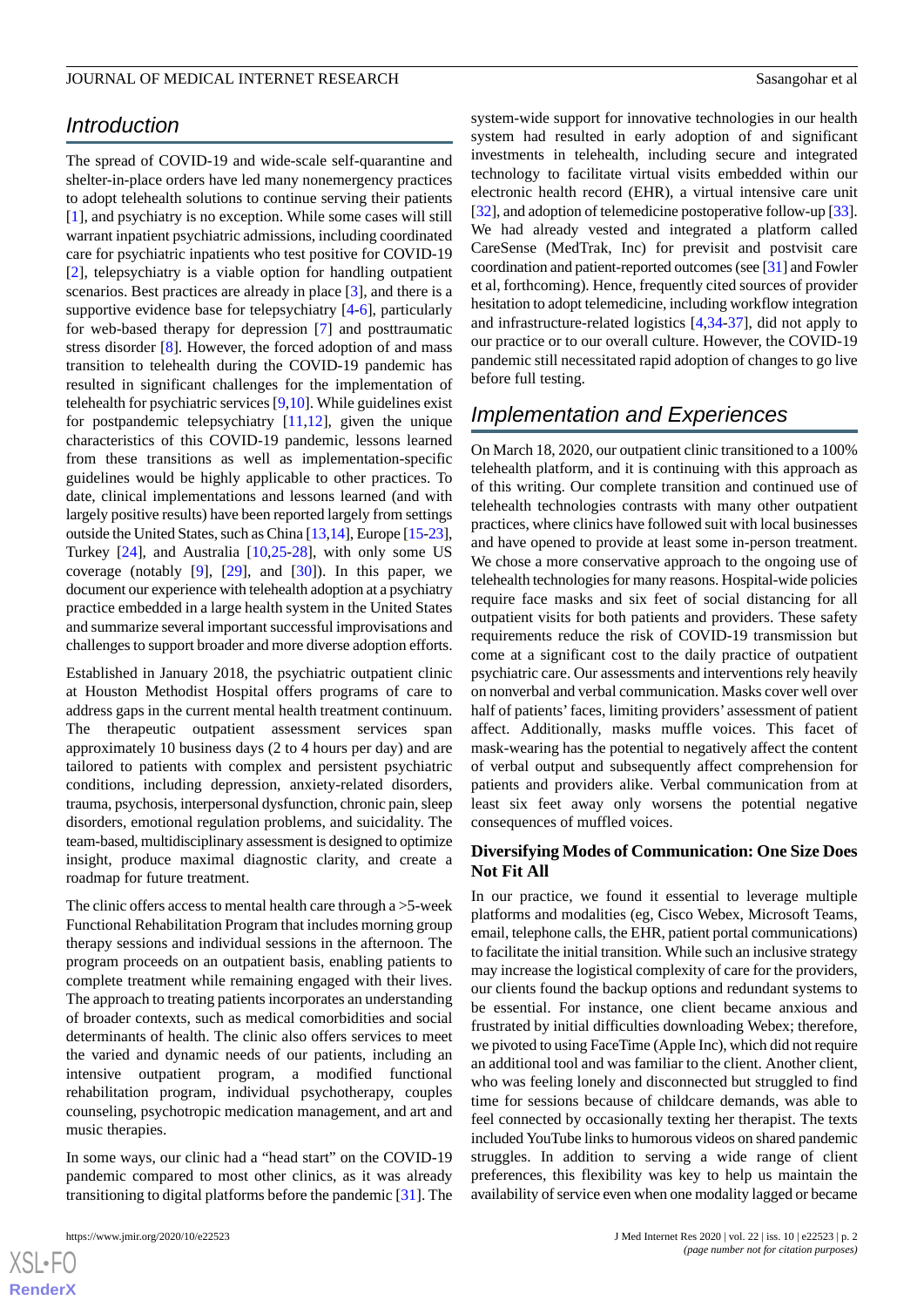unresponsive. In addition, having different levels of fidelity on hand (eg, from high-tech Webex to low-tech telephone calls) created a scaffold for backup options and platforms that can be used in tandem. Of course, a list of both COVID-19–provisional approved applications and technology that is more generally compliant with the Health Insurance Portability and Accountability Act (HIPAA) should be consulted to ensure digital security and privacy [[38\]](#page-7-11).

Conversely, diversifying the modes of communication also carries efficiency costs (both within the care team and in team-client interactions). These include logging in to platforms and waiting for others to do the same; pausing for deliberate transition between speakers; and reporting the same information in different forms and in multiple places (eg, rapid switches between sessions on Microsoft Teams and formal documentation of the same in the EHR).

#### **Special Logistical Concerns**

Handoff procedures were particularly transformed in the new process. Using the gaps between sessions for quick handoffs results in moving from meeting to meeting without a break and then ending the day with more in-depth documentation. We experienced an increased need for communication between team members; casual hallway or "water-cooler" handoffs frequently occur in physical clinic settings, but these could not occur when the care team shifted to telecommuting. Some team members adapted to the loss of this natural and implicit means of coordination by more explicit efforts, while others "went silent." We learned that staff should consciously expect and prepare for these easily underestimated differences in communication dynamics.

Management of schedules and appointment times was also more stressful and demanding, as tardiness or absence from appointments became ambiguous. An office no-show can occur for many reasons but at least is always counted as an absence. Web-based absence can result from an otherwise ready client experiencing technical difficulties, a broken or misdirected link, or an adjacent appointment; other no-show reasons include forgetfulness or distractions due to other turmoil (quarantine-related or otherwise). In addition, team members' and clients'free time has been transformed, limited or expanded, and distributed differently due to lockdown. Factors such as childcare, other caregiver needs, or the presence or absence of other adults in the home have become factors that affect schedules.

Finally, we found that team members and clients had variable capacity to formulate their communication behaviors and subsequently adapt them to the virtual leap. Technological comfort, literacy, and fluency also played roles. When finally online, users experienced differences in the conversational flow in the web-based environment and had to adjust their interviewing styles, such as avoiding talking over the patient. Video exists in a liminal space between in-person interaction and nonvisual interaction. When face-to-face, interlocutors experience familiar nonverbal cues to signal when a speaker is finished or when a listener is still attentive or becoming unsettled, which informs the turn order of speaking as needed; in radio communications, there is a clear expectation that these

cues will be absent (hence, conventions are in place such as saying "over" to replace the cues). Web-based video lacks the fidelity to retain the cues but "teases" users with at least some visual context; therefore, we may not properly reset our expectations (nods are missed in choppy video feeds, pitch cues are missed in the audio transmission, eye contact is disrupted by the offset camera eye, etc.). Delays in communication as speakers are confused by the turn order affect the length and efficiency of the session, and more time is required to build rapport and trust with new patients.

#### **Psychological Effects of Web-Based Audiovisual Chat**

Our clinic emphasizes differentiation through "time and team" to produce a therapeutic effect. With telehealth, we need to be more mindful of the "time" aspect, which as noted above has been transformed. Web-based chat fatigue (also referred to as "Zoom fatigue" during the COVID-19 pandemic) of patients and team members has sometimes motivated us to limit the duration and frequency of sessions to spread out the mental effort required. Patients still receive the time that our clinic promises; however, they may need to be more flexible with the duration of our programs. As a team, we do not have as much time to talk about patients together because we are confined to team meetings and have strict cutoff times and schedules before the next Webex meeting begins. We also miss the in-person consultations between staff, which have social and not purely logistical benefits. For both our clients and health care workers, a well-established period of reflective *time* can be as therapeutic and rejuvenating as any sacred or holy *space* [[39\]](#page-7-12); therefore, the fragmentation of that time into asynchronous processes such as emails is felt. We have used other technology formats and call or text providers as needed to communicate. The needed information is communicated; however, these consultations are quick and detailed information is lost.

Time and space coalesce to form a therapeutic environment for mental health. Space is now virtual, with sessions taking place in the patient's home or home office in a manner contiguous with the rest of their day. Thus, they can lose the effect of relocating to a separate and unique space, such as the psychiatrist's office. In this new space, team members and clients have needed to work harder to generate and sustain interpersonal connection. Social signals and efforts must be amplified to overcome the loss of intimacy and belonging derived from physical proximity. This is difficult when new relationships begin in the virtual environment, in contrast to existing clients, with whom rapport was already established before the transition to virtual sessions. Conversely, video chat garners some closeness because of the virtual invitation into normally private spaces (eg, the therapist's and client's home office or kitchen table). Viewers obtain unintended but inevitable glimpses into each other's home lives (children, pets, spouses roaming in the visual or audio background) [\[40\]](#page-7-13), and even dress tends to be less formal.

# **Services and Service Lines Under Telehealth**

We carefully scrutinized which services can transition without an unacceptable loss of integrity and which cannot. Individual therapy is an easy and established service for telehealth [\[5](#page-6-14),[7\]](#page-6-5); group therapy has been received well by providers and clients

```
XSL•FO
RenderX
```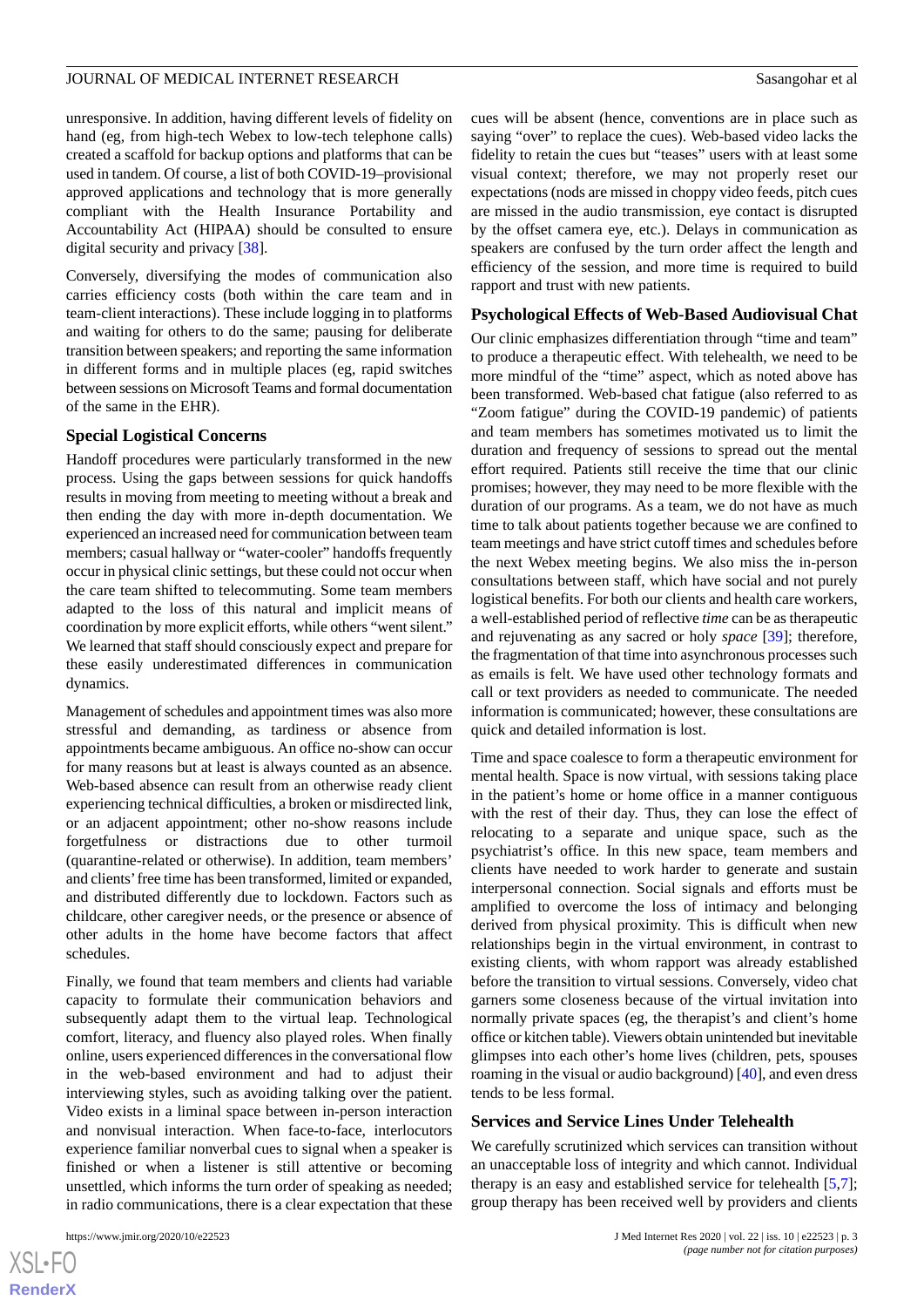alike, perhaps because the program is small. Art and music therapy programs had precedents; however, the success of transition was uncertain, and exploratory efforts were required to establish workability, as in our case study below. Neuropsychological services had to be limited to simple screening. These choices were determined by individual workplaces but should not arise in a vacuum.

Some programs may thrive more during quarantine than they otherwise would via telemedicine or other modes. Namely, we suspect that people are currently happy to connect in group programs because they are not seeing anyone else due to quarantine. Although there are still some technological challenges, patients are glad to have a social space. Once clients re-engage with their normal social supports and are not quarantined, participation in group sessions may decrease.

Specific functions of our psychiatric practice have also been transformed. Some psychological testing can now be completed through vendor-supplied web-based portals. Other tests require a physical presence, such as medical tests, genetic testing, and magnetic resonance imaging (MRI), and therefore present a challenge. More time is needed to order these tests and to receive results. We no longer have the luxury of ordering and coordinating care within our system. We must rely on external facilities, and relevant information is not always readily available in our EHR. Releases of information and other paper forms must be completed by hand, scanned by patients, and then emailed to us. Fillable forms (eg, smart PDFs) are more efficient and easier for patients who may lack access to technology or suitable home office supplies.

# *Case Study: Art/Music Therapy Group*

Art and music therapies are integral components of our uniquely structured Functional Rehabilitation Program; all patients participate in these forms of therapy in both individual and group settings. While more common forms of psychotherapy are also features of the core clinical programming (eg, acceptance and commitment therapy, dialectical behavioral therapy skills training, process-oriented group therapy), we chose to highlight art and music therapy because of the additional logistical challenges these therapies required in transitioning from in-person sessions to a telehealth platform—namely, the need for therapy-specific equipment, such as painting supplies and musical instruments.

The first tele–art therapy group was held by telephone rather than video due to technical difficulties. While it was difficult to conduct an art therapy group session without being able to see anything, the planned session included a writing prompt, and patients were able to share what they had written along with a description of what they had started to create (demonstrating the *importance of backup plans and backup technologies* noted above). The timing was a challenge as well because the session took a long time to get started due to technical issues; however, the patients were open to continuing to work on the art pieces on their own, and they brought their pieces to the next session (*anticipating in-session time spent on technology; managing interruptions*). By the second session, the video was functional, and the patients were able to show their images. The idea of

using the group session as the time to start a piece and then continuing to work on the piece or create additional images during the week was well received, with mixed participation (*patients as receptive and well-engaged*). Availability of art materials is another challenge; some people have plentiful supplies at home, while others have more limited supplies. Ordering items for delivery now faces delays in shipping for many items and low stock due to the increase in the numbers of people who are quarantined or sheltering in place who are ordering art supplies (*setting the in-home therapeutic space*).

Our providers observed that the patients seemed grateful to have the groups as a way to create structure in their days and to connect with others. Pre-existing rapport noticeably helped in this case: while similar online offerings are available, there is a sense of community for existing patients that they would not find by selecting a different offering, such as an online support group or art class. At the same time, our staff served as an anchor that enabled the patients to reach out to other support groups and engage in more opportunities during this time than they might normally have done because they knew they could check in with us about the other things they were trying.

Despite positive outcomes, the applied and physical nature of art and music therapy poses unique challenges, largely revolving around the resources necessary for traditional session plans. The therapist and patient do not have equal and shared access to instruments. If a patient wants to use music education in their therapy, such as learning guitar skills, they do not have access to the music therapist's instruments to achieve this. Time lags in internet video conferencing also make joint music-making difficult. This removes real-time improvisation and some re-creative approaches from the therapist's repertoire until technological adjustments or advancements are made; for example, music-making interventions such as group drumming are removed from the music therapist's toolbox.

In this type of therapy, there is also an increased burden on the patient to learn technological skills to participate in telemedicine. Even if the therapist has the resources to provide high-quality video and audio, that quality can be lost if the patients' technological resources are not equivalent. Higher-quality technology resources are needed to ensure quality experiences more than in conversation-based interventions (which, as we've seen, can default to mechanisms as simple as the telephone). USB microphones and high-speed home internet are not ubiquitous even among fairly privileged patients, raising additional concerns of potentially exacerbating disparities for lower-income patients and their care access to telemedicine programs of this nature. For patients who can obtain the necessary resources, technical literacy may still present a barrier; therefore, the therapist serves a dual role as the patient's information technology support in troubleshooting not only the teleconferencing method in general but also the audiovisual equipment required.

Although not ideal for re-creative or improvisational models, the internet and its associated technologies are rich in opportunities for receptive and compositional methods of music therapy. Most technology platforms (which are free but also require a certain amount of internet bandwidth) enable screen

```
XSL•FO
RenderX
```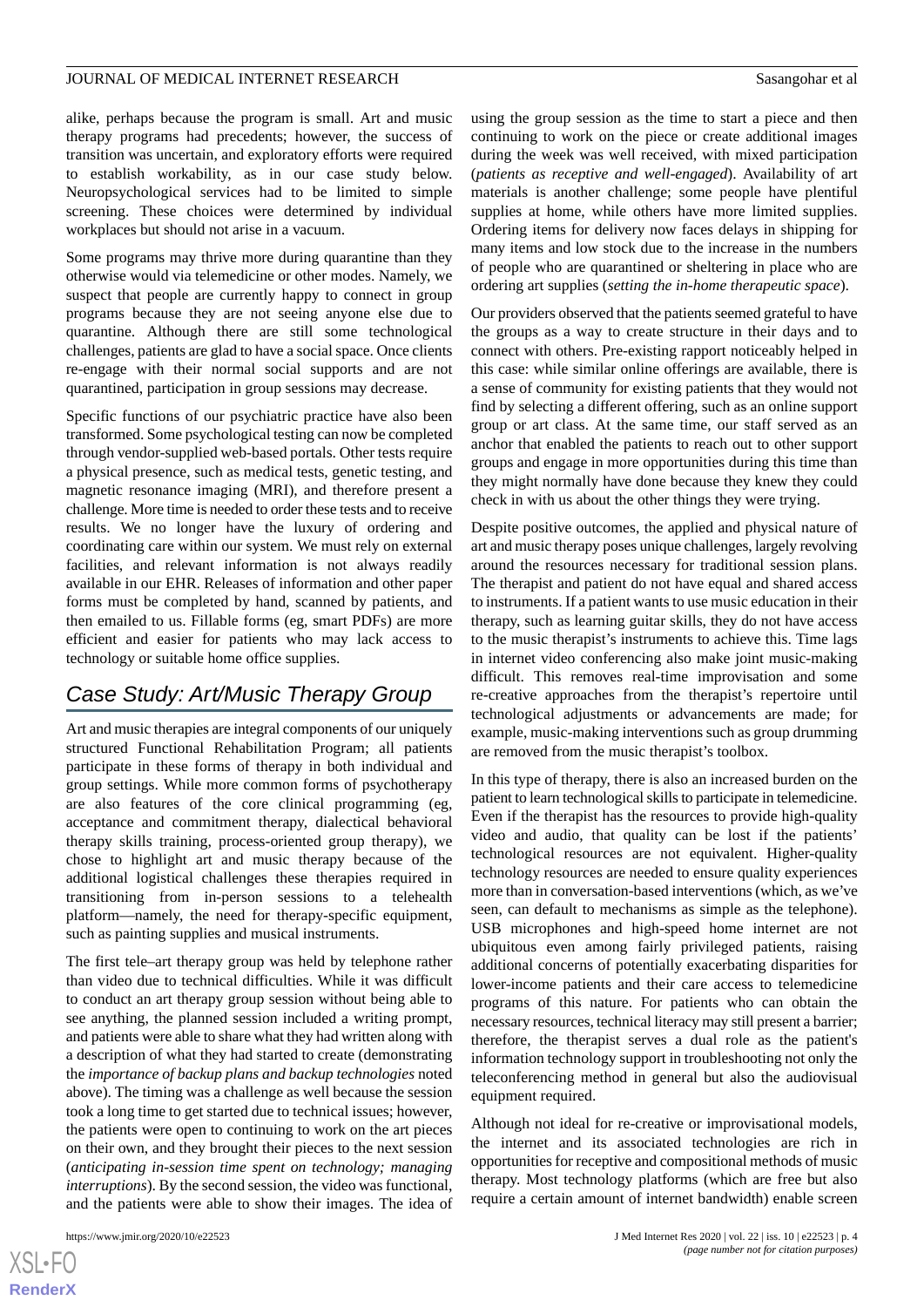sharing and high-quality video for receptive music therapy interventions. This includes screen sharing for collaboration on lyrics or looking up chord charts on the internet. These web-based techniques take time to learn; therefore, the therapist should budget extra time accordingly for self-orientation and patient orientation. It is important for the therapist to test their new technology skills before entering sessions. The therapist should practice their new skills with a fellow therapist or family member. Free and easy-to-learn software programs are available for music production and composition, such as GarageBand and Audacity. Granted, "easy-to-learn" is relative to the more complex software available as well as the patient's or therapist's baseline technological skills, although learning and improving one's self-efficacy can have benefits and rewards as well.

# *Summary of Strengths, Challenges, and Recommendations*

Our clinical team identified several strengths and key challenges when moving forward with our rapidly implemented telemedicine program; these may be instructive both to other psychiatric practices that are thinking of adopting telemedicine and to practices seeking to improve currently implemented programs.

### **Strengths**

# *Patients Are Receptive and Well-Engaged*

All our prepandemic established patients continued to engage in some degree of programming when we transitioned from an in-person platform to telehealth. We were mindful of individual differences in the extent to which patients were willing to transition to telehealth programming and in their preferred platforms. Patients and providers engaged in a shared decision-making process, and we tailored our programming and mode of service delivery based on patient preferences. Postpandemic patients generally chose a reduced intensity of treatment from the beginning of their treatment with us. Overall, most patients seemed relieved that in the midst of the pandemic, therapeutic structures and support were still accessible. Rapport is enhanced by a sense that both providers and patients are going through a crisis together; this humanizes the providers to the patients while also giving providers an opportunity to model intentional coping, balanced responses to the crisis (on most occasions), and active anxiety regulation in real time. Our experience is corroborated by other US sites that implemented telemedicine rapidly [\[9](#page-6-7)] as well as by generally positive reviews showing patient satisfaction with telepsychiatry [\[5,](#page-6-14)[6](#page-6-4)].

# *Virtual Groups Have Been Well-Attended, and Engagement in Some Respects Has Increased*

The relative isolation that group members are feeling has spurred them out of their comfort zones to engage more actively and depend more on their peers. For some group members, especially those with more avoidance and social anxiety, the current circumstances are leading them by necessity to experience their peers as a new and positive source of support.

# *Telepsychiatry Expands the Boundaries of Psychological Intervention Into the Real World*

By necessity, telehealth visits take providers out of the one-on-one environment of traditional brick-and-mortar practice and into their patients' everyday lives, living rooms, and backyards. In one session, we were actually able to see one patient relate with her son in real time instead of just talking with her about their interaction and interpreting it as filtered through her perception. This direct and contextualized interaction increases the ecological validity and relevance of therapy and opens opportunities for more flexible service delivery models in future practice that are more effective and helpful for patients and less restrained by antiquated "red tape."

### **Challenges and Recommendations**

# *High-Risk Patients*

High-risk patients require more active safety planning, case management, and tolerance of anxiety and uncertainty related to unknown aspects due to lack of in-person visits. For our established chronically suicidal patients, we made emergency contact details readily available prior to scheduled sessions, expressed the ability and willingness to engage emergency medical services if necessary, and provided direct access to our inpatient psychiatric unit should the need arise. Fortunately, we did not need to mobilize any of these contingencies for prepandemic established patients. However, for patients who were admitted to our practice after we transitioned to an exclusively virtual platform, risk management created significant logistical challenges. We did facilitate inpatient psychiatric admissions with significant assistance from family members, who needed to bring their loved ones to the hospital emergency department, were not allowed to accompany them past that point, and were required to communicate with the inpatient care team almost exclusively by telephone. Additionally, we supplemented our outpatient programming with home health aides out of medical necessity. Management of risk in a virtual setting requires considerably more time, effort, and creative problem-solving than in-person clinical care [[20\]](#page-7-14). To date, we have managed risk without adverse events. In this area, further research on the process, patient and provider experience, and outcomes is warranted.

# *Establish a Provider Culture of Telemedicine Adoption*

One observed strength was not a strength of our telemedicine program per se but of provider willingness to adopt telemedicine as a solution; 100% of providers transitioned to telemedicine platforms with varying degrees of fluency and need for ongoing logistical support. Studies have reported provider hesitation to adopt telemedicine based on concerns about workload [[34\]](#page-7-9), usability [\[35](#page-7-15),[36\]](#page-7-16), EHR and systems integration [[36\]](#page-7-16), other logistics related to time and staff [\[37](#page-7-10)], and incentives, reimbursements, and regulations [\[35](#page-7-15),[36\]](#page-7-16), especially in the case of telepsychiatry, which deserves special consideration when COVID-19–based federal policy changes and leniencies expire [[4](#page-6-3)[,41](#page-7-17)]. Hence, the success of telemedicine adoption is greatly facilitated by investing in the cultural, logistical, and infrastructural factors to enable success (see also Kalin et al [[29\]](#page-7-4), who likewise credit their successful COVID-19–related

```
XS-FO
RenderX
```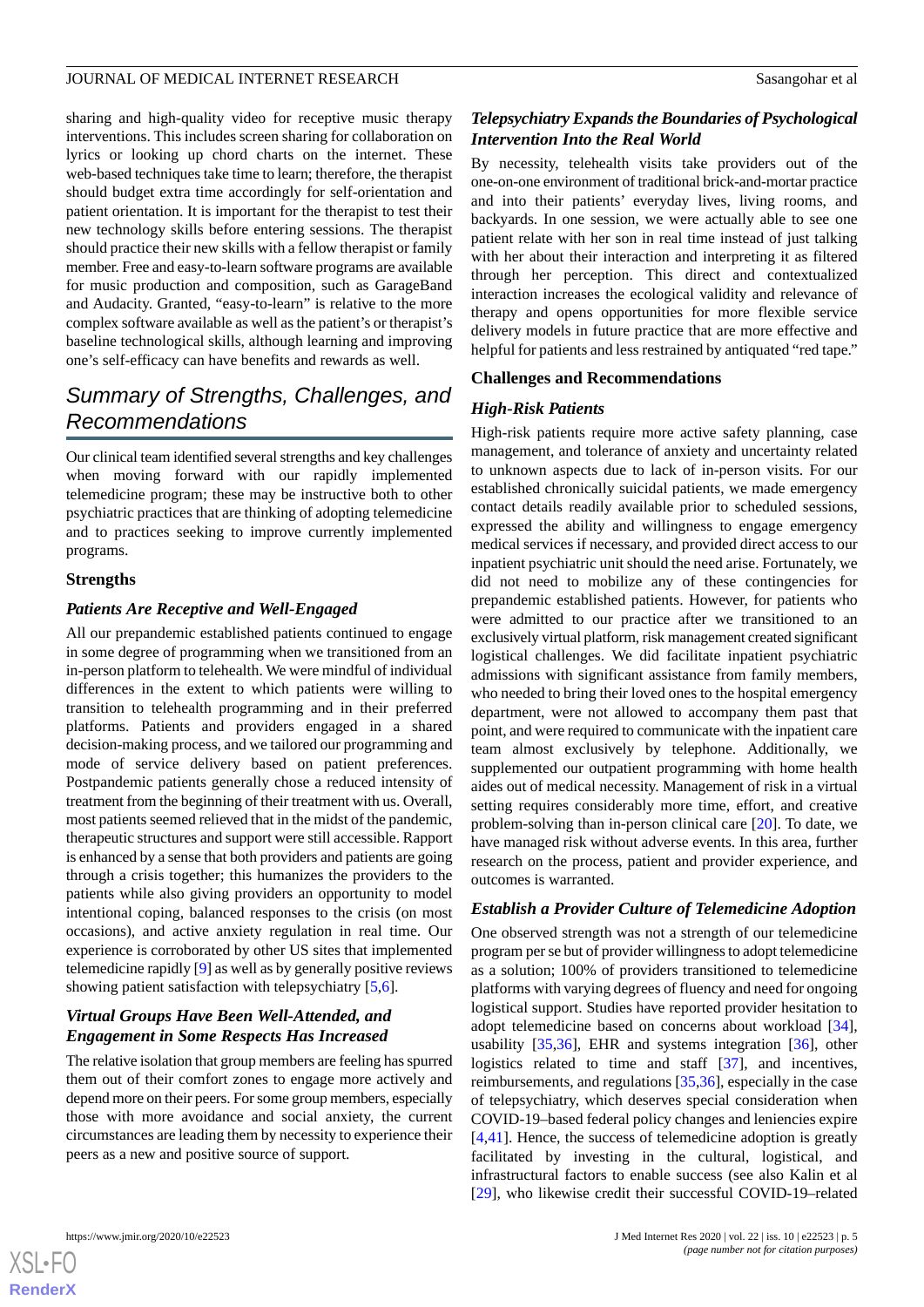telepsychiatry adoption to organizational culture and prior technological readiness). However, "from-scratch" implementation is also possible, as in the case reported by Yellowlees et al [[9\]](#page-6-7), who impressively planned a complete program to adapt in-person sessions to telepsychiatry in one day and had fully implemented it for all patients within three working days. Other attempts were more encumbered by technical and training difficulties; however, it was found, as in our study, that use of multiple platforms had a mitigating effect [[30\]](#page-7-5).

# *Set the Therapeutic Frame With Intentionality to Manage Risk*

The transition to a virtual frame risks blurring normal therapeutic boundaries by decreasing the formality of the encounter. For example, there is a need to demarcate a telephone-based therapy appointment from a telephone call with a friend or a fellow citizen in the midst of a pandemic. In an office, this frame is set through physical elements, including the office, furniture, and waiting room. In virtual space, this frame must be instituted verbally, though not rigidly, through maintaining intentionality about how the conversation relates to the patient's overall goals. Mindfulness and management of the professional practitioner-patient relationship remains as important as ever. It is also worth noting that most web platforms allow for anonymous telephone calls or web-calling using a web-based profile, which allows the therapist to avoid disclosing their own personal account or telephone number when checking in with the patient.

# *Setting the Physical and Visual Backdrop Requires Forethought and Design*

Setting the frame requires more than verbal and behavioral monitoring. Although it can be humanizing for the patient to see the therapist in their natural habitat, it may be necessary to hide unattractive objects in the therapist's home. A foldable standing blind can be useful for hiding items such as laundry baskets, beds, and the kitchen counter. The blind also provides a consistent, professional, and aesthetically pleasing therapeutic environment. Lighting is also a consideration; for webcasting, it is better to be lit from the front than from the back. To avoid additional glare from the ceiling fan, the laptop computer or camera should be positioned so that the ceiling fan is not in view.

# *Maintain Work-Life Balance by Separation of Space and Time*

The blinds and other physical rearrangements needed for the therapeutic space can also benefit the therapist as a transitory demarcation of work versus home spaces. Home is a refuge from work, and working from home blurs the roles of the home and work environments. Using a blind to "set up" the office changes the environment from home to work and vice versa at the end of the day. This transition helps to "give back" the space to the therapist and acts as an affordance to return to normal use of the space. If the therapist's floor plan allows for a permanent home office space, this can also demarcate a work zone from a home zone; however, the lack of physical actions and motions for setup and breakdown in this case should be

replaced by disciplined scheduling to signal work time and free time in some other way. It is worth noting that health care workers, including psychiatrists and mental health workers, can also benefit from receiving telepsychiatry services [\[24](#page-7-1)].

### *Introduce the Client to the Virtual Space and Expect to Take Up Initial Session Time*

When beginning initial sessions, it is important to allow time for orientation to the technology [\[9](#page-6-7)]. In the same way a new patient may need help to find their way into the building and park their car, they may need our help to orient to the technology. It is important for the therapist to take a "walking with" stance with the patient and express that the therapist and the patient are "in this together." Allowing time for technology and normalizing it as part of the orientation to therapy can help assuage a new patient's anxiety about their first session. The therapist should aside a generous 10 or 15 minutes simply to help the patient with the technology. This also has the effect of building trust between the patient and the therapist. Provider-guided orientation may thus be uniquely warranted in telepsychiatry in contrast to other forms of telemedicine, in which the provider and patient may both prefer to save time by using pre-session tutorials or medical assistant–led guidance to use the technology instead.

# *Interruptions May Disrupt Session Plans and Will Require Management*

Potential interruptions naturally arise as the patient's family or pets enter the picture, particularly if home childcare is an issue for either the patient or the therapist. These interruptions are inevitable and must be managed. In group sessions, this may cause patients to miss key discussions. Interruption recovery techniques include video replay (if sessions are recorded) or history logs (if time-stamped real-time notes are taken) [[42\]](#page-7-18). Privacy issues can be mitigated through sound localization. Headphones are fairly essential, as they prevent family members from overhearing confidential session details or comments by therapy group members. Headphones also signal to others that the patient is absorbed in a task. If a meditative or focused exercise is planned, such as guided imagery or progressive muscle relaxation, it is important to let patients know this ahead of time so that they can take steps to help their family understand that they cannot be disturbed (and establish a backup plan in case of internet connectivity disruptions). Therapists and patients alike can also look into any affordable or employer-provided childcare options they feel safe with during the pandemic to mitigate childcare-related interruptions while remaining consistent with their household's social distancing plan.

# *Shelter-in-Place Restrictions Challenge Active Interprofessional Collaboration*

Clinical isolation highlights the value of in-person informal consultation and colocation of a multidisciplinary team, both to preserve benefits to the patient derived from such team support [\[20](#page-7-14),[24\]](#page-7-1) and for the morale of the team itself. Having short conversations in the hall, dropping by a colleague's office for a minute, and eating lunch with colleagues keep providers apprised of shared clinical work. Without these channels, more active time and participation are needed. We have implemented

 $XS$ -FO **[RenderX](http://www.renderx.com/)**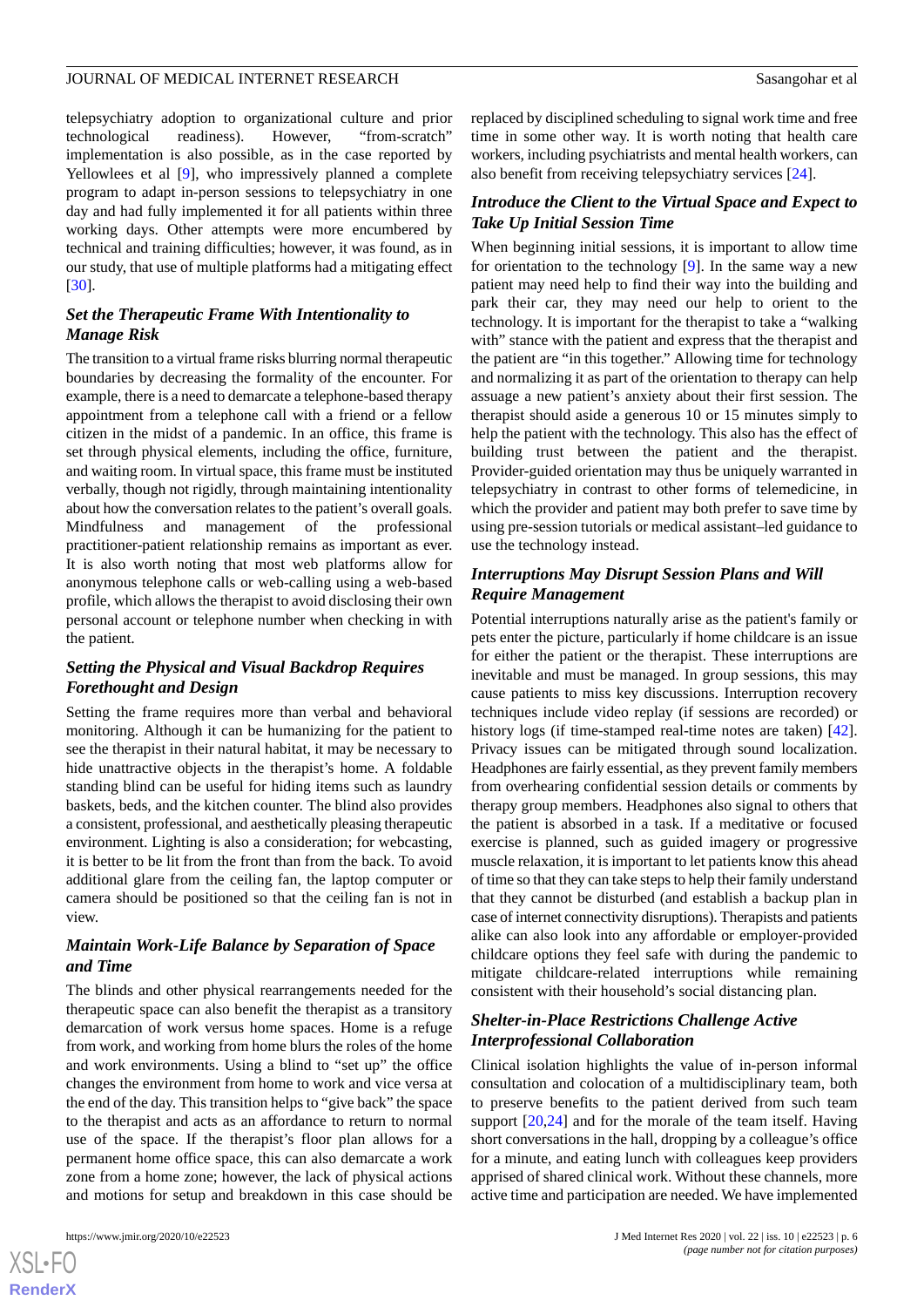health of the populace; however, the pandemic has also created unprecedented opportunities to learn, teach, innovate, and evaluate telepsychiatry strategies as necessity spurs their

additional scheduled consultation meetings to account for the loss of informal consultation.

# **Conclusion**

The circumstances of the COVID-19 pandemic have created unprecedented challenges that are taxing the physical and mental

# **Conflicts of Interest**

None declared.

# <span id="page-6-0"></span>**References**

<span id="page-6-1"></span>1. Ohannessian R, Duong TA, Odone A. Global Telemedicine Implementation and Integration Within Health Systems to Fight the COVID-19 Pandemic: A Call to Action. JMIR Public Health Surveill 2020 Apr 02;6(2):e18810 [\[FREE Full text](https://publichealth.jmir.org/2020/2/e18810/)] [doi: [10.2196/18810](http://dx.doi.org/10.2196/18810)] [Medline: [32238336\]](http://www.ncbi.nlm.nih.gov/entrez/query.fcgi?cmd=Retrieve&db=PubMed&list_uids=32238336&dopt=Abstract)

adoption.

- <span id="page-6-2"></span>2. Percudani M, Corradin M, Moreno M, Indelicato A, Vita A. Mental Health Services in Lombardy during COVID-19 outbreak. Psychiatry Res 2020 Jun;288:112980 [\[FREE Full text](http://europepmc.org/abstract/MED/32315881)] [doi: [10.1016/j.psychres.2020.112980\]](http://dx.doi.org/10.1016/j.psychres.2020.112980) [Medline: [32315881\]](http://www.ncbi.nlm.nih.gov/entrez/query.fcgi?cmd=Retrieve&db=PubMed&list_uids=32315881&dopt=Abstract)
- <span id="page-6-3"></span>3. Best Practices in Videoconferencing-Based Telemental Health. American Psychiatric Association and American Telemedicine Association. 2018 Apr. URL: [https://www.psychiatry.org/File%20Library/Psychiatrists/Practice/Telepsychiatry/](https://www.psychiatry.org/File%20Library/Psychiatrists/Practice/Telepsychiatry/APA-ATA-Best-Practices-in-Videoconferencing-Based-Telemental-Health.pdf) [APA-ATA-Best-Practices-in-Videoconferencing-Based-Telemental-Health.pdf](https://www.psychiatry.org/File%20Library/Psychiatrists/Practice/Telepsychiatry/APA-ATA-Best-Practices-in-Videoconferencing-Based-Telemental-Health.pdf) [accessed 2020-09-28]
- <span id="page-6-14"></span>4. Chen JA, Chung W, Young SK, Tuttle MC, Collins MB, Darghouth SL, et al. COVID-19 and telepsychiatry: Early outpatient experiences and implications for the future. Gen Hosp Psychiatry 2020;66:89-95 [[FREE Full text](http://europepmc.org/abstract/MED/32750604)] [doi: [10.1016/j.genhosppsych.2020.07.002](http://dx.doi.org/10.1016/j.genhosppsych.2020.07.002)] [Medline: [32750604](http://www.ncbi.nlm.nih.gov/entrez/query.fcgi?cmd=Retrieve&db=PubMed&list_uids=32750604&dopt=Abstract)]
- <span id="page-6-5"></span><span id="page-6-4"></span>5. Hubley S, Lynch SB, Schneck C, Thomas M, Shore J. Review of key telepsychiatry outcomes. World J Psychiatry 2016 Jun 22;6(2):269-282 [\[FREE Full text\]](https://www.wjgnet.com/2220-3206/full/v6/i2/269.htm) [doi: [10.5498/wjp.v6.i2.269](http://dx.doi.org/10.5498/wjp.v6.i2.269)] [Medline: [27354970](http://www.ncbi.nlm.nih.gov/entrez/query.fcgi?cmd=Retrieve&db=PubMed&list_uids=27354970&dopt=Abstract)]
- <span id="page-6-6"></span>6. Chakrabarti S. Usefulness of telepsychiatry: A critical evaluation of videoconferencing-based approaches. World J Psychiatry 2015 Sep 22;5(3):286-304 [[FREE Full text](https://www.wjgnet.com/2220-3206/full/v5/i3/286.htm)] [doi: [10.5498/wjp.v5.i3.286](http://dx.doi.org/10.5498/wjp.v5.i3.286)] [Medline: [26425443\]](http://www.ncbi.nlm.nih.gov/entrez/query.fcgi?cmd=Retrieve&db=PubMed&list_uids=26425443&dopt=Abstract)
- 7. Wright JH, Caudill R. Remote Treatment Delivery in Response to the COVID-19 Pandemic. Psychother Psychosom 2020;89(3):130-132 [[FREE Full text](https://www.karger.com?DOI=10.1159/000507376)] [doi: [10.1159/000507376\]](http://dx.doi.org/10.1159/000507376) [Medline: [32213775\]](http://www.ncbi.nlm.nih.gov/entrez/query.fcgi?cmd=Retrieve&db=PubMed&list_uids=32213775&dopt=Abstract)
- <span id="page-6-7"></span>8. Acierno R, Gros DF, Ruggiero KJ, Hernandez-Tejada BMA, Knapp RG, Lejuez CW, et al. Behavioral activation and therapeutic exposure for posttraumatic stress disorder: a noninferiority trial of treatment delivered in person versus home-based telehealth. Depress Anxiety 2016 May;33(5):415-423. [doi: [10.1002/da.22476\]](http://dx.doi.org/10.1002/da.22476) [Medline: [26864655\]](http://www.ncbi.nlm.nih.gov/entrez/query.fcgi?cmd=Retrieve&db=PubMed&list_uids=26864655&dopt=Abstract)
- <span id="page-6-8"></span>9. Yellowlees P, Nakagawa K, Pakyurek M, Hanson A, Elder J, Kales HC. Rapid Conversion of an Outpatient Psychiatric Clinic to a 100% Virtual Telepsychiatry Clinic in Response to COVID-19. Psychiatr Serv 2020 Jul 01;71(7):749-752. [doi: [10.1176/appi.ps.202000230\]](http://dx.doi.org/10.1176/appi.ps.202000230) [Medline: [32460683\]](http://www.ncbi.nlm.nih.gov/entrez/query.fcgi?cmd=Retrieve&db=PubMed&list_uids=32460683&dopt=Abstract)
- <span id="page-6-10"></span><span id="page-6-9"></span>10. Zulfic Z, Liu D, Lloyd C, Rowan J, Schubert KO. Is telepsychiatry care a realistic option for community mental health services during the COVID-19 pandemic? Aust N Z J Psychiatry 2020 Jun 22:4867420937788. [doi: [10.1177/0004867420937788\]](http://dx.doi.org/10.1177/0004867420937788) [Medline: [32571079\]](http://www.ncbi.nlm.nih.gov/entrez/query.fcgi?cmd=Retrieve&db=PubMed&list_uids=32571079&dopt=Abstract)
- <span id="page-6-11"></span>11. Augusterfer EF, Mollica RF, Lavelle J. A review of telemental health in international and post-disaster settings. Int Rev Psychiatry 2015;27(6):540-546. [doi: [10.3109/09540261.2015.1082985\]](http://dx.doi.org/10.3109/09540261.2015.1082985) [Medline: [26576720](http://www.ncbi.nlm.nih.gov/entrez/query.fcgi?cmd=Retrieve&db=PubMed&list_uids=26576720&dopt=Abstract)]
- <span id="page-6-13"></span><span id="page-6-12"></span>12. Smith K, Ostinelli E, Macdonald O, Cipriani A. COVID-19 and Telepsychiatry: Development of Evidence-Based Guidance for Clinicians. JMIR Ment Health 2020 Aug 28;7(8):e21108 [[FREE Full text](https://mental.jmir.org/2020/8/e21108/)] [doi: [10.2196/21108\]](http://dx.doi.org/10.2196/21108) [Medline: [32658857](http://www.ncbi.nlm.nih.gov/entrez/query.fcgi?cmd=Retrieve&db=PubMed&list_uids=32658857&dopt=Abstract)]
- 13. Liu S, Yang L, Zhang C, Xiang Y, Liu Z, Hu S, et al. Online mental health services in China during the COVID-19 outbreak. Lancet Psychiatry 2020 Apr;7(4):e17-e18 [\[FREE Full text\]](http://europepmc.org/abstract/MED/32085841) [doi: [10.1016/S2215-0366\(20\)30077-8](http://dx.doi.org/10.1016/S2215-0366(20)30077-8)] [Medline: [32085841\]](http://www.ncbi.nlm.nih.gov/entrez/query.fcgi?cmd=Retrieve&db=PubMed&list_uids=32085841&dopt=Abstract)
- 14. Zhou J, Liu L, Xue P, Yang X, Tang X. Mental Health Response to the COVID-19 Outbreak in China. Am J Psychiatry 2020 Jul 01;177(7):574-575. [doi: [10.1176/appi.ajp.2020.20030304](http://dx.doi.org/10.1176/appi.ajp.2020.20030304)] [Medline: [32375540](http://www.ncbi.nlm.nih.gov/entrez/query.fcgi?cmd=Retrieve&db=PubMed&list_uids=32375540&dopt=Abstract)]
- 15. Corruble E. A Viewpoint From Paris on the COVID-19 Pandemic: A Necessary Turn to Telepsychiatry. J Clin Psychiatry 2020 Mar 31;81(3):online [\[FREE Full text\]](http://www.psychiatrist.com/JCP/article/Pages/a-viewpoint-from-paris-on-covid.aspx) [doi: [10.4088/JCP.20com13361\]](http://dx.doi.org/10.4088/JCP.20com13361) [Medline: [32237302\]](http://www.ncbi.nlm.nih.gov/entrez/query.fcgi?cmd=Retrieve&db=PubMed&list_uids=32237302&dopt=Abstract)
- 16. Ćosić K, Popović S, Šarlija M, Kesedžić I. Impact of Human Disasters and COVID-19 Pandemic on Mental Health: Potential of Digital Psychiatry. Psychiatr Danub 2020;32(1):25-31 [[FREE Full text\]](http://www.psychiatria-danubina.com/UserDocsImages/pdf/dnb_vol32_no1/dnb_vol32_no1_25.pdf) [doi: [10.24869/psyd.2020.25](http://dx.doi.org/10.24869/psyd.2020.25)] [Medline: [32303026](http://www.ncbi.nlm.nih.gov/entrez/query.fcgi?cmd=Retrieve&db=PubMed&list_uids=32303026&dopt=Abstract)]
- 17. Fagiolini A, Cuomo A, Frank E. COVID-19 Diary From a Psychiatry Department in Italy. J Clin Psychiatry 2020 Mar 31;81(3):online [[FREE Full text\]](http://www.psychiatrist.com/JCP/article/Pages/covid-diary-from-a-psychiatry-department-in-italy.aspx) [doi: [10.4088/JCP.20com13357](http://dx.doi.org/10.4088/JCP.20com13357)] [Medline: [32237301\]](http://www.ncbi.nlm.nih.gov/entrez/query.fcgi?cmd=Retrieve&db=PubMed&list_uids=32237301&dopt=Abstract)
- 18. Prisco V, Prisco L, Donnarumma B. Telepsychiatry in adults and adolescents: a useful tool against CoViD-19. Article in Italian. Recenti Prog Med 2020;111(7):411-414. [doi: [10.1701/3407.33923](http://dx.doi.org/10.1701/3407.33923)] [Medline: [32658880\]](http://www.ncbi.nlm.nih.gov/entrez/query.fcgi?cmd=Retrieve&db=PubMed&list_uids=32658880&dopt=Abstract)
- 19. Schuh Teixeira AL, Spadini AV, Pereira-Sanchez V, Ojeahere MI, Morimoto K, Chang A, et al. The urge to implement and expand telepsychiatry during the COVID-19 crisis: Early career psychiatrists' perspective. Rev Psiquiatr Salud Ment 2020;13(3):174-175 [[FREE Full text](http://europepmc.org/abstract/MED/32653319)] [doi: [10.1016/j.rpsm.2020.06.001\]](http://dx.doi.org/10.1016/j.rpsm.2020.06.001) [Medline: [32653319](http://www.ncbi.nlm.nih.gov/entrez/query.fcgi?cmd=Retrieve&db=PubMed&list_uids=32653319&dopt=Abstract)]

[XSL](http://www.w3.org/Style/XSL)•FO **[RenderX](http://www.renderx.com/)**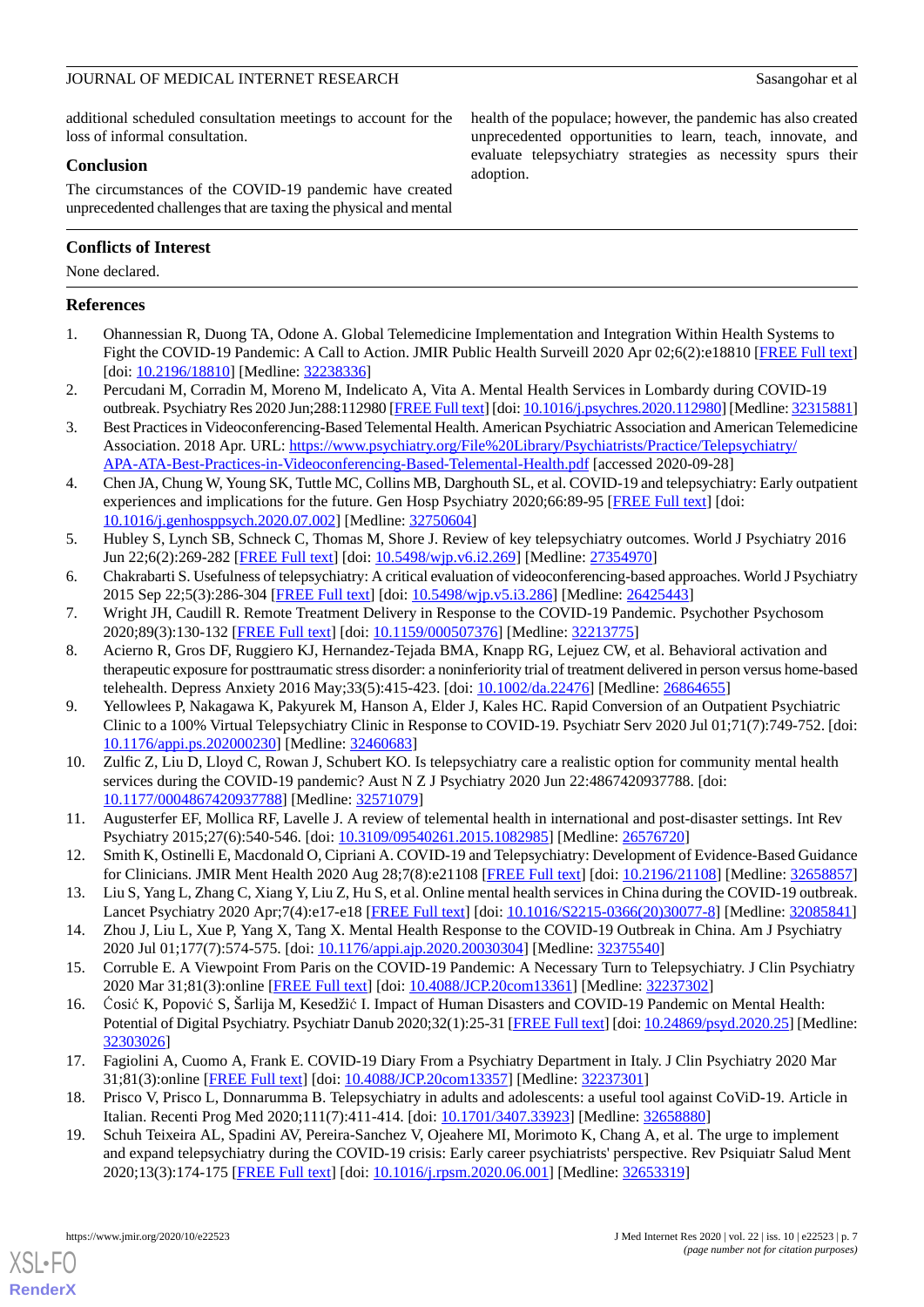- <span id="page-7-14"></span>20. O'Brien M, McNicholas F. The use of telepsychiatry during COVID-19 and beyond. Ir J Psychol Med 2020 May 21:1-6 [[FREE Full text](http://europepmc.org/abstract/MED/32434596)] [doi: [10.1017/ipm.2020.54](http://dx.doi.org/10.1017/ipm.2020.54)] [Medline: [32434596](http://www.ncbi.nlm.nih.gov/entrez/query.fcgi?cmd=Retrieve&db=PubMed&list_uids=32434596&dopt=Abstract)]
- 21. Olwill C, Mc Nally D, Douglas L. Psychiatrist experience of remote consultations by telephone in an outpatient psychiatric department during the COVID-19 pandemic. Ir J Psychol Med 2020 May 22:1-8 [[FREE Full text\]](http://europepmc.org/abstract/MED/32438945) [doi: [10.1017/ipm.2020.51\]](http://dx.doi.org/10.1017/ipm.2020.51) [Medline: [32438945](http://www.ncbi.nlm.nih.gov/entrez/query.fcgi?cmd=Retrieve&db=PubMed&list_uids=32438945&dopt=Abstract)]
- 22. Haxhihamza K, Arsova S, Bajraktarov S, Kalpak G, Stefanovski B, Novotni A, et al. Patient Satisfaction with Use of Telemedicine in University Clinic of Psychiatry: Skopje, North Macedonia During COVID-19 Pandemic. Telemed J E Health 2020 Aug 17:online ahead of print. [doi: [10.1089/tmj.2020.0256\]](http://dx.doi.org/10.1089/tmj.2020.0256) [Medline: [32809916\]](http://www.ncbi.nlm.nih.gov/entrez/query.fcgi?cmd=Retrieve&db=PubMed&list_uids=32809916&dopt=Abstract)
- <span id="page-7-1"></span><span id="page-7-0"></span>23. Usman M, Fahy S. Coping with the COVID-19 crisis: an overview of service adaptation and challenges encountered by a rural Psychiatry of Later Life (POLL) team. Ir J Psychol Med 2020 Jul 02:1-5 [[FREE Full text](http://europepmc.org/abstract/MED/32611473)] [doi: [10.1017/ipm.2020.86](http://dx.doi.org/10.1017/ipm.2020.86)] [Medline: [32611473](http://www.ncbi.nlm.nih.gov/entrez/query.fcgi?cmd=Retrieve&db=PubMed&list_uids=32611473&dopt=Abstract)]
- <span id="page-7-2"></span>24. Dursun OB, Turan B, Pakyürek M, Tekin A. Integrating Telepsychiatric Services into the Conventional Systems for Psychiatric Support to Health Care Workers and Their Children During COVID-19 Pandemics: Results from A National Experience. Telemed J E Health 2020 Aug 18:online ahead of print. [doi: [10.1089/tmj.2020.0237\]](http://dx.doi.org/10.1089/tmj.2020.0237) [Medline: [32821025](http://www.ncbi.nlm.nih.gov/entrez/query.fcgi?cmd=Retrieve&db=PubMed&list_uids=32821025&dopt=Abstract)]
- 25. Zhou X, Snoswell CL, Harding LE, Bambling M, Edirippulige S, Bai X, et al. The Role of Telehealth in Reducing the Mental Health Burden from COVID-19. Telemed J E Health 2020 Apr;26(4):377-379. [doi: [10.1089/tmj.2020.0068](http://dx.doi.org/10.1089/tmj.2020.0068)] [Medline: [32202977](http://www.ncbi.nlm.nih.gov/entrez/query.fcgi?cmd=Retrieve&db=PubMed&list_uids=32202977&dopt=Abstract)]
- 26. Looi JC, Pring W. Private metropolitan telepsychiatry in Australia during Covid-19: current practice and future developments. Australas Psychiatry 2020 Jun 02:1039856220930675. [doi: [10.1177/1039856220930675\]](http://dx.doi.org/10.1177/1039856220930675) [Medline: [32484737\]](http://www.ncbi.nlm.nih.gov/entrez/query.fcgi?cmd=Retrieve&db=PubMed&list_uids=32484737&dopt=Abstract)
- <span id="page-7-3"></span>27. Reay RE, Looi JC, Keightley P. Telehealth mental health services during COVID-19: summary of evidence and clinical practice. Australas Psychiatry 2020 Jul 28:1039856220943032. [doi: [10.1177/1039856220943032](http://dx.doi.org/10.1177/1039856220943032)] [Medline: [32722963](http://www.ncbi.nlm.nih.gov/entrez/query.fcgi?cmd=Retrieve&db=PubMed&list_uids=32722963&dopt=Abstract)]
- <span id="page-7-4"></span>28. Kavoor AR, Chakravarthy K, John T. Remote consultations in the era of COVID-19 pandemic: Preliminary experience in a regional Australian public acute mental health care setting. Asian J Psychiatr 2020 Jun;51:102074 [\[FREE Full text](http://europepmc.org/abstract/MED/32294583)] [doi: [10.1016/j.ajp.2020.102074](http://dx.doi.org/10.1016/j.ajp.2020.102074)] [Medline: [32294583](http://www.ncbi.nlm.nih.gov/entrez/query.fcgi?cmd=Retrieve&db=PubMed&list_uids=32294583&dopt=Abstract)]
- <span id="page-7-5"></span>29. Kalin ML, Garlow SJ, Thertus K, Peterson MJ. Rapid Implementation of Telehealth in Hospital Psychiatry in Response to COVID-19. Am J Psychiatry 2020 Jul 01;177(7):636-637. [doi: [10.1176/appi.ajp.2020.20040372\]](http://dx.doi.org/10.1176/appi.ajp.2020.20040372) [Medline: [32605442](http://www.ncbi.nlm.nih.gov/entrez/query.fcgi?cmd=Retrieve&db=PubMed&list_uids=32605442&dopt=Abstract)]
- <span id="page-7-6"></span>30. Sharma A, Sasser T, Schoenfelder Gonzalez E, Vander Stoep A, Myers K. Implementation of Home-Based Telemental Health in a Large Child Psychiatry Department During the COVID-19 Crisis. J Child Adolesc Psychopharmacol 2020 Sep;30(7):404-413. [doi: [10.1089/cap.2020.0062\]](http://dx.doi.org/10.1089/cap.2020.0062) [Medline: [32639849](http://www.ncbi.nlm.nih.gov/entrez/query.fcgi?cmd=Retrieve&db=PubMed&list_uids=32639849&dopt=Abstract)]
- <span id="page-7-7"></span>31. Fowler JC, Madan A, Frueh BC, Bradshaw M, Flack J, Weinstein B. Lessons learned while integrating patient-reported outcomes in a psychiatric hospital. Psychotherapy (Chic) 2019 Mar;56(1):91-99. [doi: [10.1037/pst0000174](http://dx.doi.org/10.1037/pst0000174)] [Medline: [30431293](http://www.ncbi.nlm.nih.gov/entrez/query.fcgi?cmd=Retrieve&db=PubMed&list_uids=30431293&dopt=Abstract)]
- <span id="page-7-8"></span>32. Sasangohar F, Jones S, Masud F, Vahidy F, Kash B. Provider Burnout and Fatigue During the COVID-19 Pandemic: Lessons Learned From a High-Volume Intensive Care Unit. Anesth Analg 2020 Jul;131(1):106-111 [\[FREE Full text](http://europepmc.org/abstract/MED/32282389)] [doi: [10.1213/ANE.0000000000004866\]](http://dx.doi.org/10.1213/ANE.0000000000004866) [Medline: [32282389\]](http://www.ncbi.nlm.nih.gov/entrez/query.fcgi?cmd=Retrieve&db=PubMed&list_uids=32282389&dopt=Abstract)
- <span id="page-7-15"></span><span id="page-7-9"></span>33. Larsen EP, Bonet SA, Sultana I, Zheng F, Sasangohar F, Kash BA. COR Project Report: Adoption of telemedicine for post-surgical follow-up visits. Center for Outcomes Research, Houston Methodist Research Institute. 2019 Sep. URL: <https://1vv82dtluny8l2py3ufo882r-wpengine.netdna-ssl.com/wp-content/uploads/sites/23/2020/06/Telemed-Adoption.pdf> [accessed 2020-09-28]
- <span id="page-7-16"></span>34. Fish A, George S, Terrien E, Eccles A, Baker R, Ogunyemi O. Workflow concerns and workarounds of readers in an urban safety net teleretinal screening study. AMIA Annu Symp Proc 2011;2011:417-426 [[FREE Full text\]](http://europepmc.org/abstract/MED/22195095) [Medline: [22195095](http://www.ncbi.nlm.nih.gov/entrez/query.fcgi?cmd=Retrieve&db=PubMed&list_uids=22195095&dopt=Abstract)]
- <span id="page-7-10"></span>35. Uscher-Pines L, Kahn JM. Barriers and facilitators to pediatric emergency telemedicine in the United States. Telemed J E Health 2014 Nov; 20(11): 990-996 [[FREE Full text](http://europepmc.org/abstract/MED/25238565)] [doi: 10.1089/tmj. 2014.0015] [Medline: [25238565\]](http://www.ncbi.nlm.nih.gov/entrez/query.fcgi?cmd=Retrieve&db=PubMed&list_uids=25238565&dopt=Abstract)
- <span id="page-7-11"></span>36. Koopman RJ, Wakefield BJ, Johanning JL, Keplinger LE, Kruse RL, Bomar M, et al. Implementing home blood glucose and blood pressure telemonitoring in primary care practices for patients with diabetes: lessons learned. Telemed J E Health 2014 Mar;20(3):253-260 [\[FREE Full text](http://europepmc.org/abstract/MED/24350806)] [doi: [10.1089/tmj.2013.0188](http://dx.doi.org/10.1089/tmj.2013.0188)] [Medline: [24350806](http://www.ncbi.nlm.nih.gov/entrez/query.fcgi?cmd=Retrieve&db=PubMed&list_uids=24350806&dopt=Abstract)]
- <span id="page-7-13"></span><span id="page-7-12"></span>37. Shaw RJ, Kaufman MA, Bosworth HB, Weiner BJ, Zullig LL, Lee SD, et al. Organizational factors associated with readiness to implement and translate a primary care based telemedicine behavioral program to improve blood pressure control: the HTN-IMPROVE study. Implement Sci 2013 Sep 08;8:106 [[FREE Full text\]](https://implementationscience.biomedcentral.com/articles/10.1186/1748-5908-8-106) [doi: [10.1186/1748-5908-8-106](http://dx.doi.org/10.1186/1748-5908-8-106)] [Medline: [24010683](http://www.ncbi.nlm.nih.gov/entrez/query.fcgi?cmd=Retrieve&db=PubMed&list_uids=24010683&dopt=Abstract)]
- <span id="page-7-18"></span><span id="page-7-17"></span>38. Cowan A, Johnson R, Close H. Telepsychiatry in Psychotherapy Practice. Innov Clin Neurosci 2020 Apr 01;17(4-6):23-26 [[FREE Full text](http://europepmc.org/abstract/MED/32802589)] [Medline: [32802589](http://www.ncbi.nlm.nih.gov/entrez/query.fcgi?cmd=Retrieve&db=PubMed&list_uids=32802589&dopt=Abstract)]
- 39. Heschel A. The Sabbath. New York, NY: Farrar Straus Giroux; 2005.
- 40. Kahn MW. Pandemic and Persona. N Engl J Med 2020 Jul 02;383(1):e1. [doi: [10.1056/NEJMp2010377\]](http://dx.doi.org/10.1056/NEJMp2010377) [Medline: [32374955](http://www.ncbi.nlm.nih.gov/entrez/query.fcgi?cmd=Retrieve&db=PubMed&list_uids=32374955&dopt=Abstract)]
- 41. Sousa AD, Karia S. Telepsychiatry during COVID-19: Some clinical, public health, and ethical dilemmas. Indian J Public Health 2020 Jun;64(Supplement):S245-S246 [\[FREE Full text\]](http://www.ijph.in/article.asp?issn=0019-557X;year=2020;volume=64;issue=6;spage=245;epage=246;aulast=Sousa) [doi: [10.4103/ijph.IJPH\\_511\\_20](http://dx.doi.org/10.4103/ijph.IJPH_511_20)] [Medline: [32496267](http://www.ncbi.nlm.nih.gov/entrez/query.fcgi?cmd=Retrieve&db=PubMed&list_uids=32496267&dopt=Abstract)]
- 42. Sasangohar F, Scott SD, Donmez B. Interruption Management and Recovery in Time-critical Supervisory-level Tasks. In: Proceedings of the Human Factors and Ergonomics Society Annual Meeting. 2013 Sep 30 Presented at: International Human

[XSL](http://www.w3.org/Style/XSL)•FO **[RenderX](http://www.renderx.com/)**